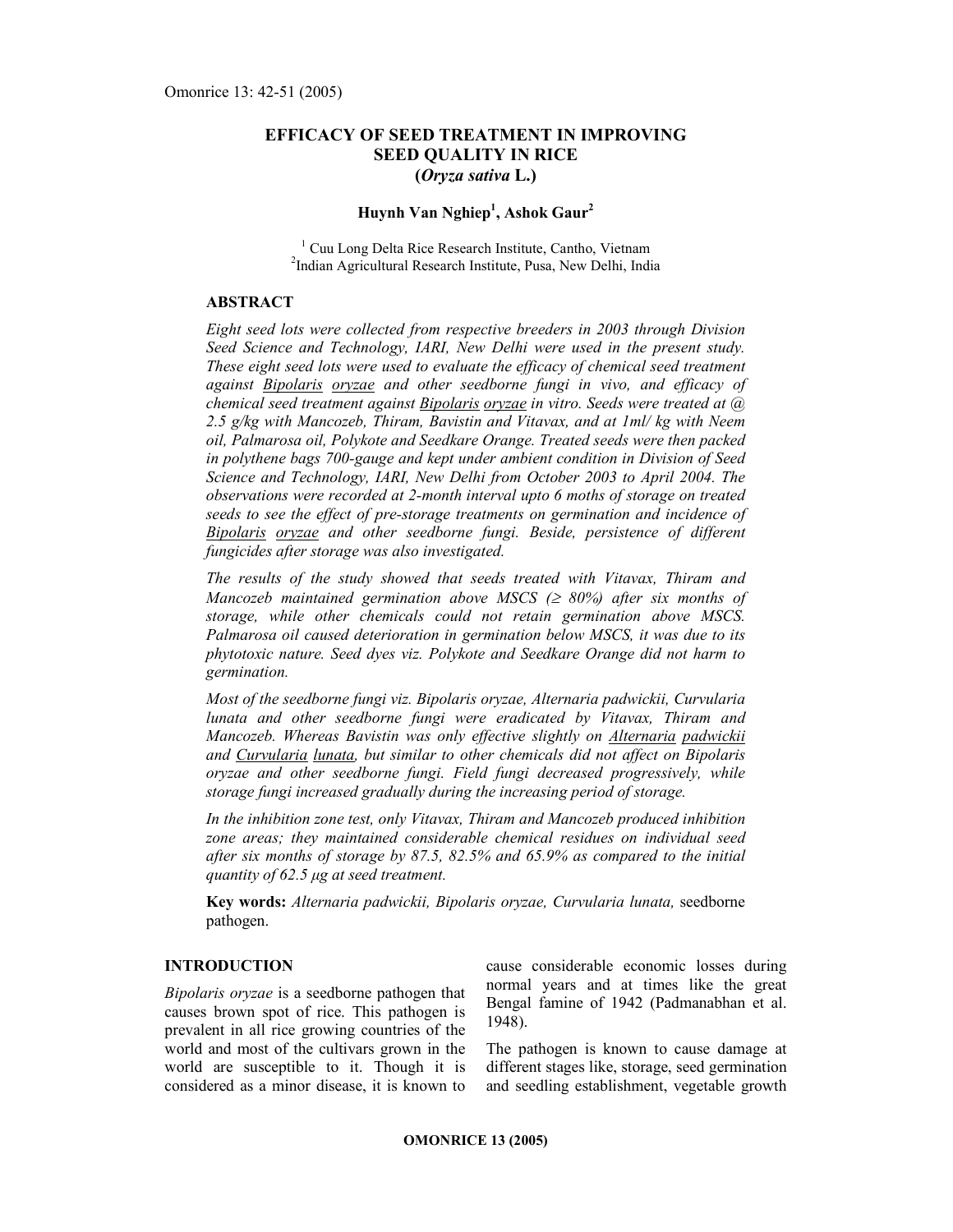and reproductive phase. As a result, productivity and quality of grains and seeds<br>can be reduced considerably during be reduced considerably during production. As Bipolaris oryzae is a seedborne pathogen in nature, besides management of the disease through cultural practices, field chemical control, and chemical seed treatment has also been considered commonly in controlling Bipolaris oryzae and other seedborne fungi in rice (Dharam et al. 1970; Kauraw 1986; Rao et al. 1988; Ahmed et al. 2000; Parisi et al. 2001). Hence, in the present study fungicides and chemicals were used as seed treatment to evaluate their efficacy in controlling Bipolaris oryzae and other seedborne fungi to enhance the seed quality.

## MATERIALS AND METHODS

Two rice hybrids along with their parental lines were used to conduct the study. They were PRH 10, P6-A, P6-B, PRR-78 and DRRH1, IR28025-A, IR28025-B, IR40750-R were collected from Haryana and Andhra Pradesh of India. Chemicals used for seed treatment viz. Mancozeb 50 WP, Thiram 75 SD, Bavistin 50 WP and Vitavax collected from market, Neem oil and Palmarosa oil from Division of Agricultural Chemicals, Indian Agricultural Research Instittute (IARI), Polymer Polykote and seed dyer Seedkare Orange from chemical company.

These seed lots were divided into 9 sub-lots of 60 grams each. Eight sub-lots were treated with following chemicals, while the  $9<sup>th</sup>$  sub-lot was maintained as untreated control.

|    | No. Chemicals                         | Dose                  |
|----|---------------------------------------|-----------------------|
| 1  | Mancozeb (DM-45) 50 WP                | $2.5 \text{ g/kg}$    |
| 2  | Thiram 75 SD                          | $2.5$ g/kg            |
| 3  | Bavistin (Carbendazim) 50 WP 2.5 g/kg |                       |
| 4  | Vitavax                               | $2.5$ g/kg            |
| .5 | Neem oil                              | $1 \text{ ml}$ / $kg$ |
| 6  | Palmarosa oil                         | $1$ ml/ $kg$          |
| 7  | Polykote                              | $1$ ml/ $kg$          |
| 8  | Seedkare Orange (seed dye)            | $1$ ml/ $kg$          |
| 9  | Untreated control                     |                       |

Each treated and untreated sub-lot was again divided into 3 sub-sub-lots of 20 grams each. These three sub-sub-lots were stored in 700gauge polythene bag. This was done so that in one observation only one sub-sub-lot is taken without disturbing the rest of the stored seed. All the packets were stored at the ambient condition at the Division of seed Science & Technology, IARI, New Delhi from October 2003 to April 2004.

Efficacy of chemical seed treatment against Bipolaris oryzae and other seedborne fungi evaluated based on seed germination test, standard blotter method (ISTA 2003) in vivo and inhibition zone technique in vitro (Nene and Thanpliyal 1993).

Seed Germination test: The germinability of seed was determined by using between paper methods (ISTA 2003). Four hundred seeds in four replicates of hundred seeds each were placed between two layers of moist germination papers with the help of counting board. Then the germination papers were folded along one edge and then rolled up carefully ensuring that no excess pressure is placed on the seeds. These were wrapped with the sheet of wax paper to reduce surface evaporation and placed in a germinator at  $25^{\circ}$ C temperatures in an upright position. After 7 days' incubation, the seedlings were evaluated for normal, abnormal seedlings, fresh ungerminated and dead seeds according to the International Rules for Seed Testing (2003). A second count of abnormal seedlings was made on completion of the test after 14 days. However, germination percentage was recorded based on normal seedlings only.

Standard blotter method: Incidence of different fungi associated with the seeds was followed by the standard blotter method (ISTA 2003). For each seed sample, four hundred seeds were used. Twenty-five seeds per plate were placed in a plastic Petri plate of 10 cm diameter containing three wellmoistened blotters. These plates were then incubated at  $20^{\circ}\text{C} \pm 1^{\circ}\text{C}$  under alternating cycle of 12 h of darkness and 12 h light under Near Ultra Violet (NUV) for seven days. After 7 days' incubation, the seeds were examined under stereo binocular microscope for the presence of associated seedborne fungi, if needed were confirmed with the aid of compound microscope and the pertinent literature. Total number of seeds infected by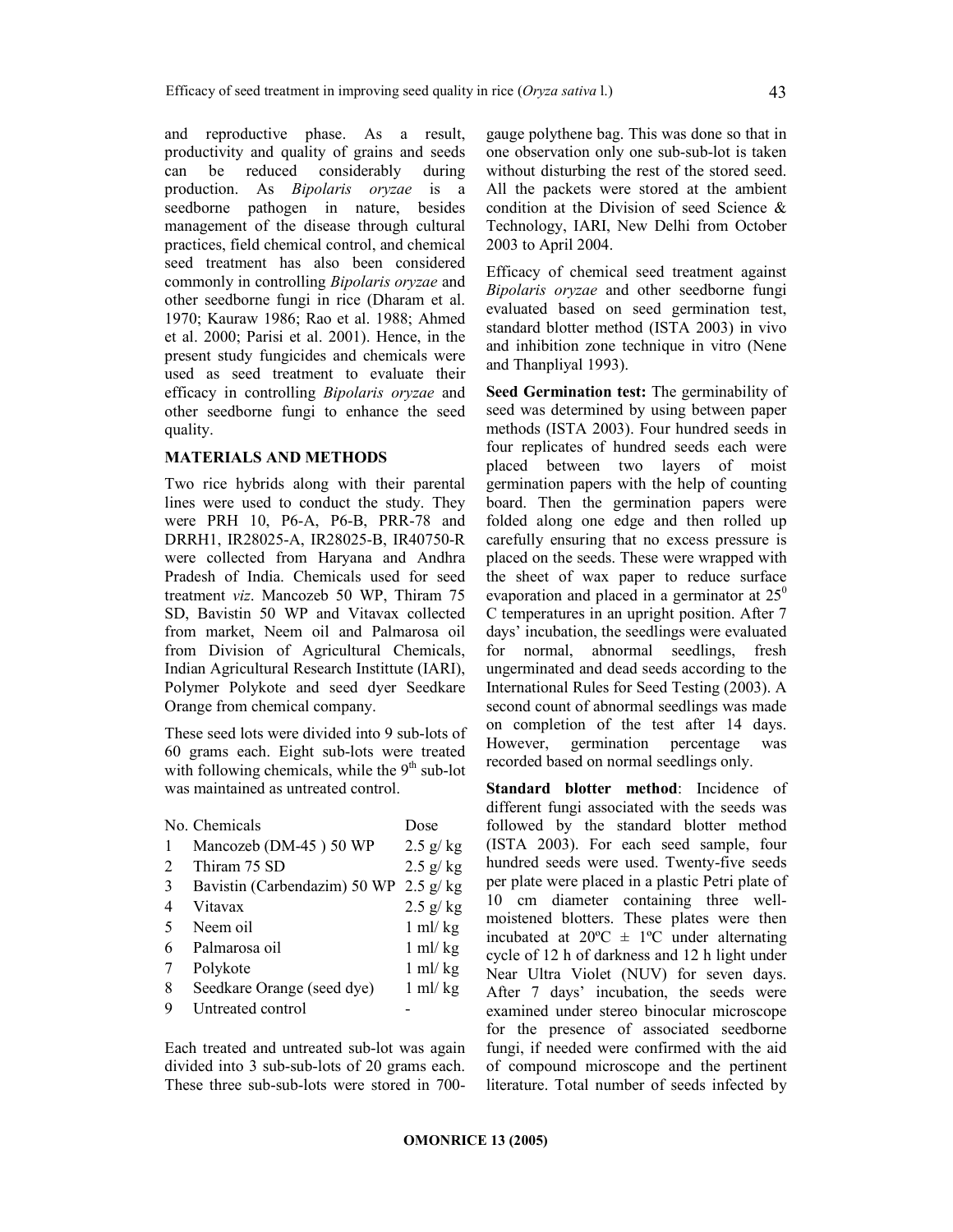specific seedborne fungus was scored to determine percentage of seed infection.

Inhibition zone technique: In this technique, known amount  $(10^5 \text{ spores/ ml})$  of spore suspension is mixed with 1000 ml of PDA. Dose of chemicals used for seed treatment was considered as the assumption of 40,000 rice seeds per kg. Amount of residues present on each seed is expected to be in the range of 0 µg to 62.5 µg in case of Mancozeb, Thiram, Carbendazim and Vitavax, and  $0 \mu l$  to  $0.025$ µl in case of Neem oil, Palmarosa oil, Polykote and Seedkare Orange. Hence, an experiment was conducted by taking five concentrations (12.5, 25.0, 37.5, 50.0 and 62.5µg) of Mancozeb, Thiram, Carbendazim and Vitavax, and taking five concentrations (0.005, 0.010, 0.015, 0.020 and 0.025 µl) in case of Neem oil, Palmarosa oil, Polykote, Seedkare Orange. These chemicals with a range of concentrations were placed in the center of the Petri plate having test organism and further incubated at 20±1ºC temperature for 4-5 days under normal conditions of 12 h light (NUV) and 12 h darkness. The inhibition zones developed around the seeds were measured to the nearest mm by template, and then by plotting a standard curve. During the actual experiment, treated seeds were placed in the center of fungal colony in four replicates. The inhibition zones developed around the seeds were measured with the help of standard curve to assess the quantity of fungicides and chemicals remained on the seeds.

## RESULTS AND DISCUSSION

## Efficacy of chemical seed treatment in vivo

## Effect of seed treatment on germination

Effect of seed treatment on germination after storage up to 6 months was illustrated in Fig. 1.

The fall in germination during storage was gradual and slow in seeds treated with Vitavax, Mancozeb & Thiram after 2, 4 and 6 months of storage, but all of these treated seeds retained above the Minimum Seed Certification Standard (MSCS) of 80% germination. However, germination in treatments with Neem oil, Palmarosa oil, Polykote, Seedkare Orange and the untreated control declined below the MSCS of germination after 6 months of storage, especially the seeds treated with Palmarosa showed the lowest germination values of 69.88 percent after 6 months of storage, it may be due to its phytotoxic nature.

## Effect of seed treatment on seedborne fungi

Ten seedborne fungi were found to be associated with seed lots before seed treatment, in which Bipolaris oryzae, Alternaria padwickii and Curvularia lunata were predominant whereas Fusarium moniliforme, Fusarium pallidoroseum [Fusarium semitectum], Alternaria alternata, Sarocladium oryzae, Aspergillus spp., Penicilium spp. and Rhizopus spp. found inconsistently in the seed lots. Efficacy of chemical seed treatment is illustrated in details for each seedborne fungus as follows:

**Bipolaris oryzae:** The decrease in incidence of Bipolaris oryzae during storage was strong in seeds treated with Vitavax, Mancozeb and Thiram, as it was  $0.69$ , 1.5 &  $0.75$  percent after 2 months of storage which came down to 0.13, 0.5 & 0.25 percent after 6 months of storage respectively. Bavistin and other chemicals did not affect the fungus (Fig. 2)

Alternaria padwickii: The decline in incidence of the fungus during storage was slope in seed treated with Vitavax, Mancozeb, Thiram as it was 1.19, 1.13, 0.63 percent after 2 months of storage which came down to 0.63, 0.5, 0.13 percent after 6 months of storage, respectively. While the mean incidence of the fungus in untreated control was 13.44, 9.44 and 6.88 percent after 2, 4 & 6 months of storage, respectively. The effect of other treatments on incidence of the fungus was slightly and inconsistently significant (Fig. 3)

Curvularia lunata: The fall in incidence of Curvularia lunata during storage was steep in seed treated with Vitavax, Mancozeb and Thiram as it was 0.63, 1.0, and 0.81 percent after 2 months of storage. Vitavax, Mancozeb and Thiram came down gradually to 0.44, 0.63 and 0.5 percent after 6 months of storage, respectively. But the mean incidence of the fungus in untreated control was 11.63, 9.25, and 7.06 percent after 2, 4 and 6 months of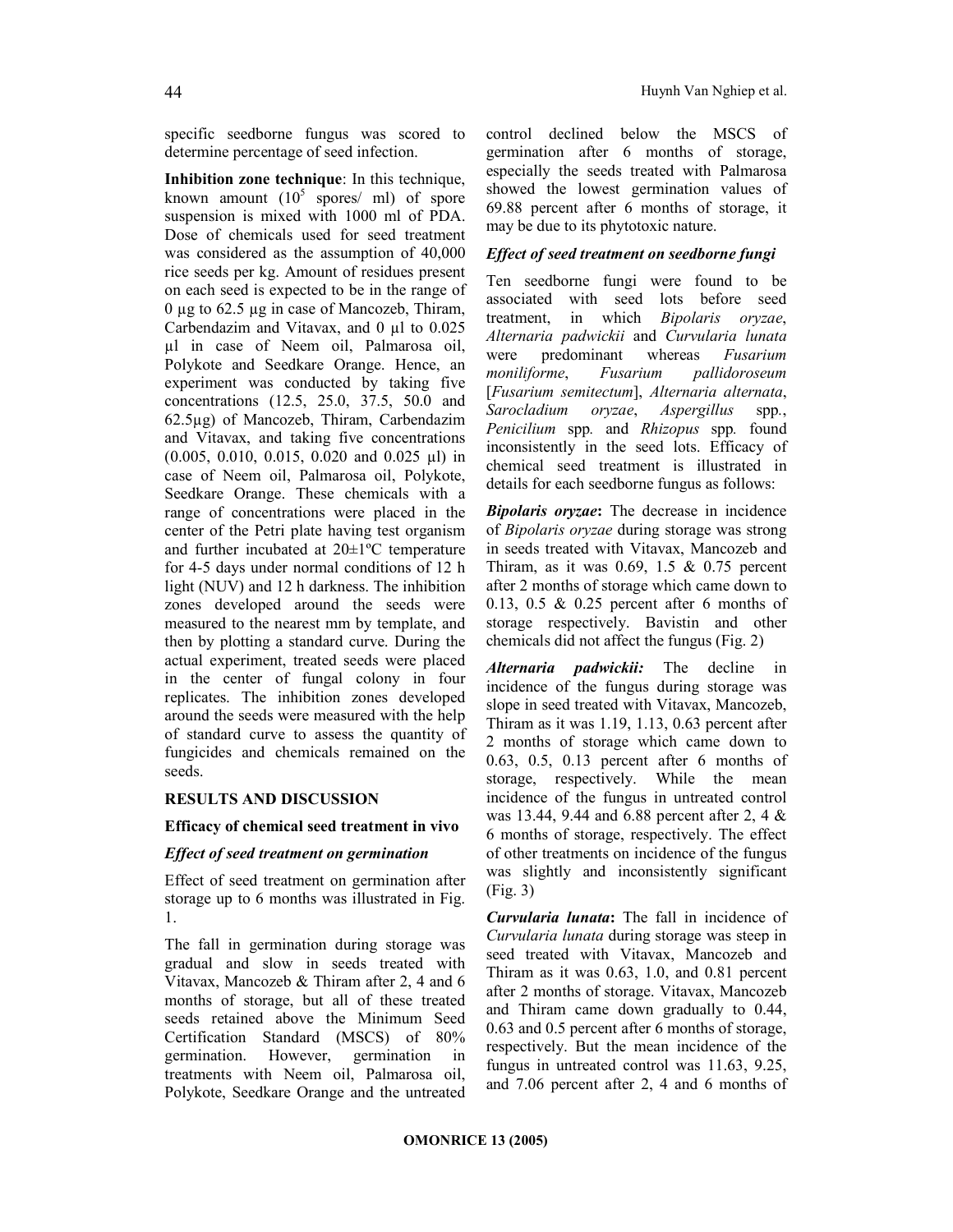

storage, respectively. The effect of other treatment on incidence of the fungus was

slightly significant; they ranged from 3.88 – 9.13 percent (Fig. 4)



Fig. 1: Effect of seed treatment on germination



Fig. 2: Effect of seed treatment on incidence of Bioplaris oryzae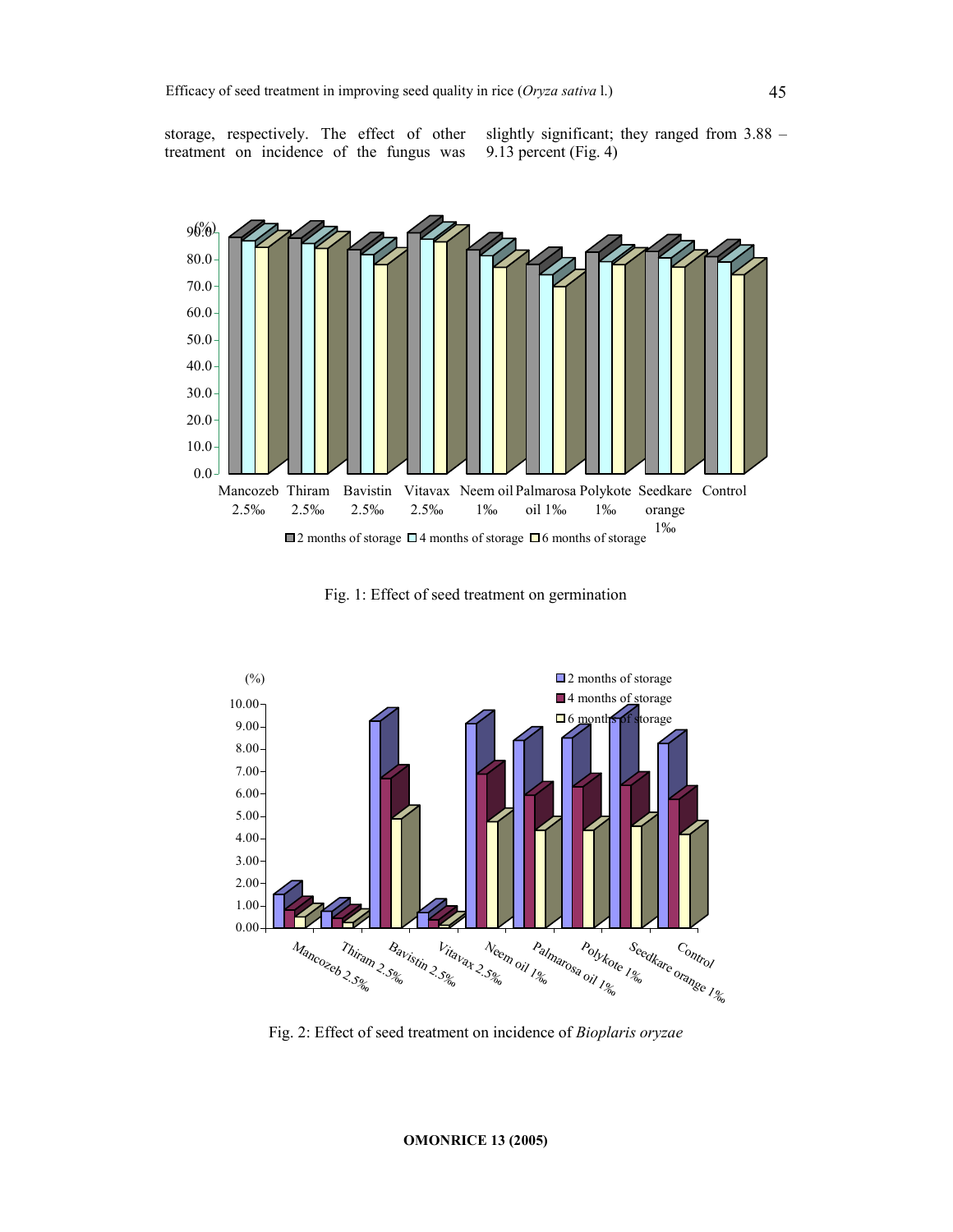

Fig. 3: Effect of seed treatment on incidence of Alternaria padwickii



Fig. 4: Effect of seed treatment on incidence of Curvularia lunata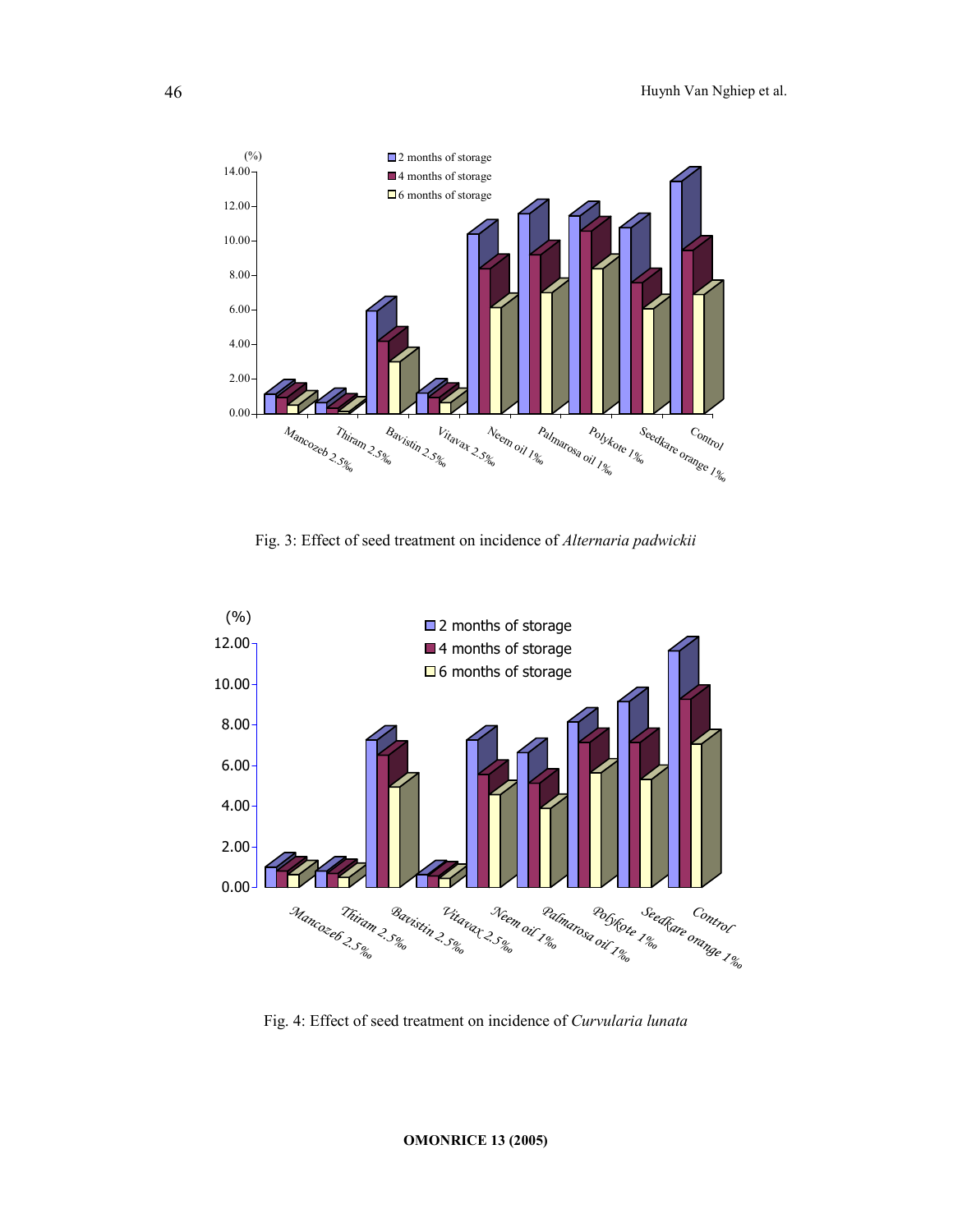#### Other seed borne fungi

Vitavax, Thiram, Mancozeb all proved to be effective against Fusarium moniliforme, Fusarium pallidoroseum, Sarocladium oryzae, Alternaria alternata, Aspergillus spp., Penicilium spp. and Rhizopus spp. ranged  $0.19 - 0.25\%$ ,  $0.75 - 1.88\%$ ,  $0.63 - 1.57\%$ , 1.56 – 1.81%, 0.73 – 0.98% and 1.25 – 5.06%, respectively. Other chemicals viz. Bavistin, Neem oil, Palmarosa oil, Polykote and Seedkare orange were not effective against these fungi.

In general, mean incidence of field seedborne fungi viz. Bipolaris oryzae, Alternaria padwickii, Curvularia lunata, Fusarium moniliforme, Fusarium pallidoroseum and Sarocladium oryzae declined progressively during 6 months of storage. However, incidence of storage fungi viz. Apergillus spp., Penicilium spp. and Rhizopus spp. increased during seed storage for 6 months. The incidence of Penicillium spp. and Aspergillus spp increased during the 12 months of their experiment (Macedo et al. 2002). Similarly, Pratima and Ray (1998) revealed a gradual decrease in field fungi and an immediate increase in storage fungi in 10 rice varieties, when seeds were stored for 180 days. Vitavax, Thiram and Mancozeb were fungicides that performed best in reducing incidence of almost seedborne fungi. The results were confirmed by authors viz. Kauraw (1986), Rao and Ranganathajah (1988), Pasha et al. (1991), Chhetry (1993), Sachan and Agarwal (1994), Sisterna and Ronco (1994), Rahman et al. (2000), Countinho et al. (2000), and Parisi et al. (2001). However, Bavistin was not effective against Bipolaris oryzae and this result compromised with the finding of Kannaiyan and Radhakrishan (1982), Rao and Ranganathajah (1988). Neem oil was not effective against Bipolaris oryzae and other fungi, but Rajappan et al. (2000) found that

neem oil inhibited Pyricularia oryzae, Sarocladium oryzae and Helminthosporium oryzae. Palmarosa oil was not effective against seedborne fungi and this has not presently proved in literature. Seed dyes viz. Polykote and Seedkare Orange were mostly not effective against seedborne fungi as compared the untreated control. There is no information available in the literature about the effect of these seed dyes on seedborne fungi.

## Efficacy of chemical seed treatment in vitro

## Assessment of chemicals persisting on seed after storage

Persistence of residues on the seed surface after two, four, and six months of storage was made to choose the best fungicide for seed treatment. Bipolaris oryzae was chosen as test organism due to its potential pathogenicity and seed lot as IR40750-R because of its high germination and low infection of seedborne fungi. Inhibition zone tests for plotting the standard curve and evaluating the chemical residues on the seed surface were described in method.

## Inhibition zone test for standard curve

Out of eight chemicals used in the study, there were only three fungicides exhibited clear inhibition zones, even when they were used with a very small dose at 12.5  $\mu$ g/seed. However, Vitavax was the best fungicide for seed treatment, followed by Thiram and Mancozeb as the mean areas of inhibition zones were  $1105 \text{ mm}^2$ , 922 mm<sup>2</sup> and 435 mm<sup>2</sup> produced by them respectively. Other chemicals showed no inhibition zone area. High doses of these effective fungicides produced bigger areas of inhibition zone. These data and standard curves were demonstrated in Fig. 5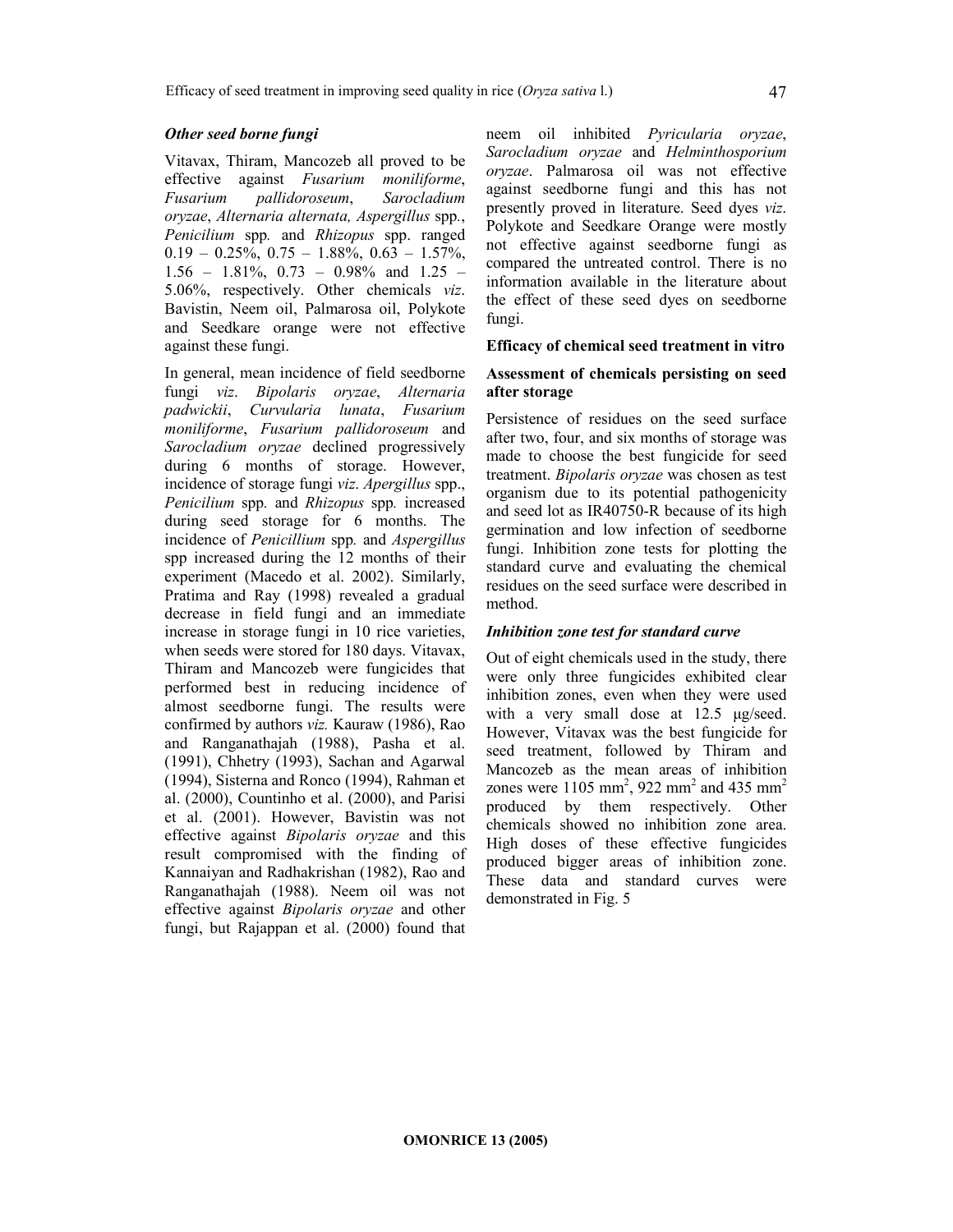

Fig. 5: Standard curves of inhibition zones

## Inhibition zone test for chemical residues on the seed surface

Treated seeds of rice line IR40750-R were tested on inhibition zone technique at 0, 2, 4 and 6 months of storage to evaluate the chemical residues on the seed surface. Results of the study were the same as ones for<br>standard curve. Vitavax, Thiram and standard curve. Vitavax, Thiram and Mancozeb exhibited clear inhibition zones, which decreased gradually during seed storage, whereas other chemicals did not express any inhibition zone. Vitavax gave largest inhibition zone at 0, 2, 4 and 6 months of storage by 1698, 1644, 1591 and 1504 mm<sup>2</sup> respectively. Similarly, Thiram gave an inhibition zone of 1627, 1573, 1453 and 1386  $mm<sup>2</sup>$  after 0, 2, 4 & 6 months of storage while Mancozeb gave 908, 870, 707 and 606 mm<sup>2</sup> inhibition zone after 0, 2, 4 & 6 months of storage, respectively (Fig. 6 and plate 1).



Plate 1: Inhibition zones developed around the treated seeds at 6 months of storage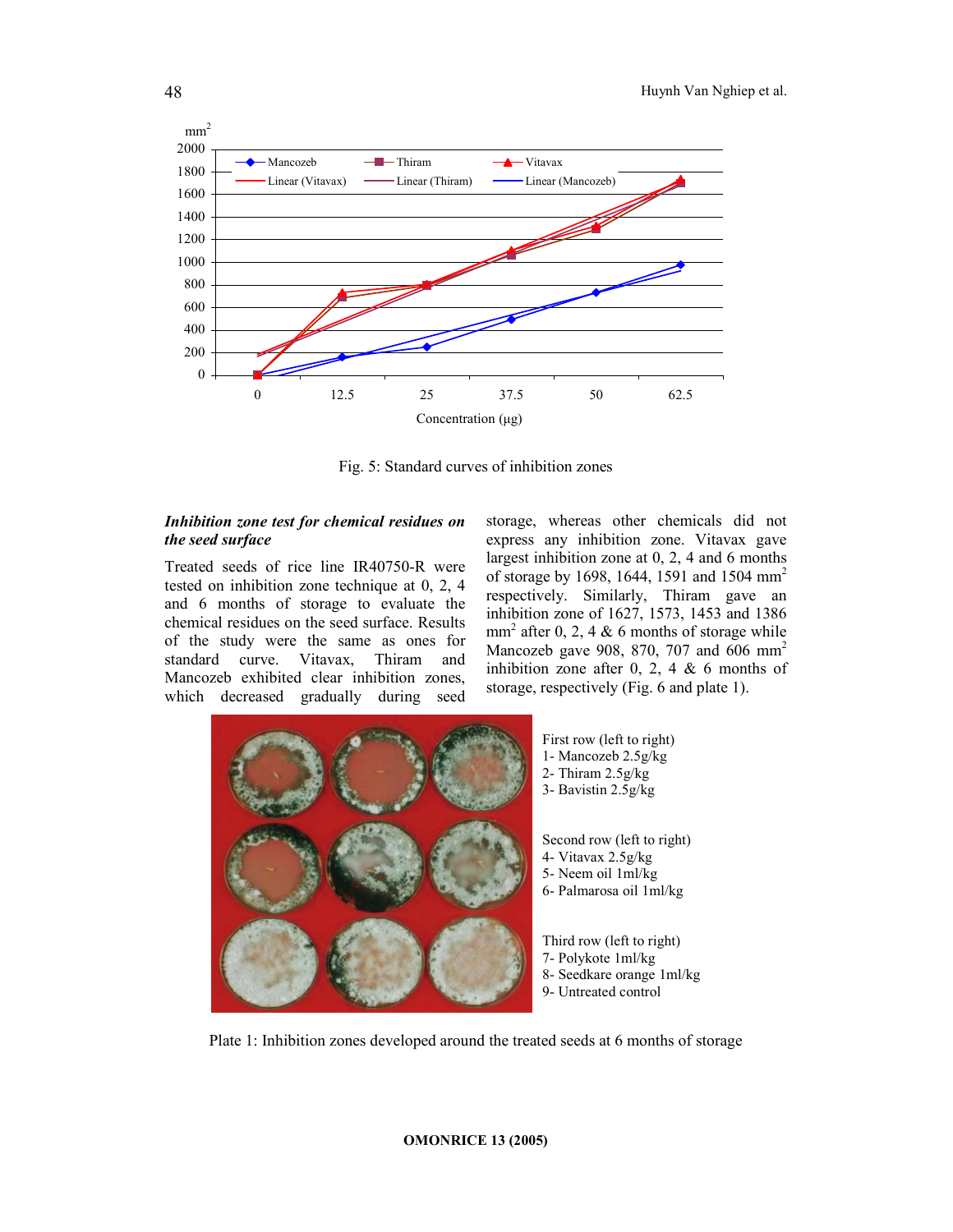

Fig 6: Inhibition zone on treated seed (mm2)

This showed that the quantity of Vitavax, Thiram and Mancozeb retained on seed surface ranged from 54.71 to 61.79 µg/seed,

51.56 to 60.53 and 41.18 to 61.71µg/seed, respectively (Fig. 7).



Fig 7: Estimated residue of chemical on individual seed (µg)

In general, three out of eight chemicals used for seed treatment viz. Vitavax, Thiram and Mancozeb were biologically active and have retained fungicidal properties against the testing organism Bipolaris oryzae even after 6 months of storage. The result was confirmed by Dharam Vir and Sharma (1986) when they found that fungicides were active even after 20 years of storage. Other chemicals viz. Bavistin, Neem oil, Palmarosa oil, Polykote and Seedkare Orange did not perform any fungicidal properties against Bipolaris oryzae.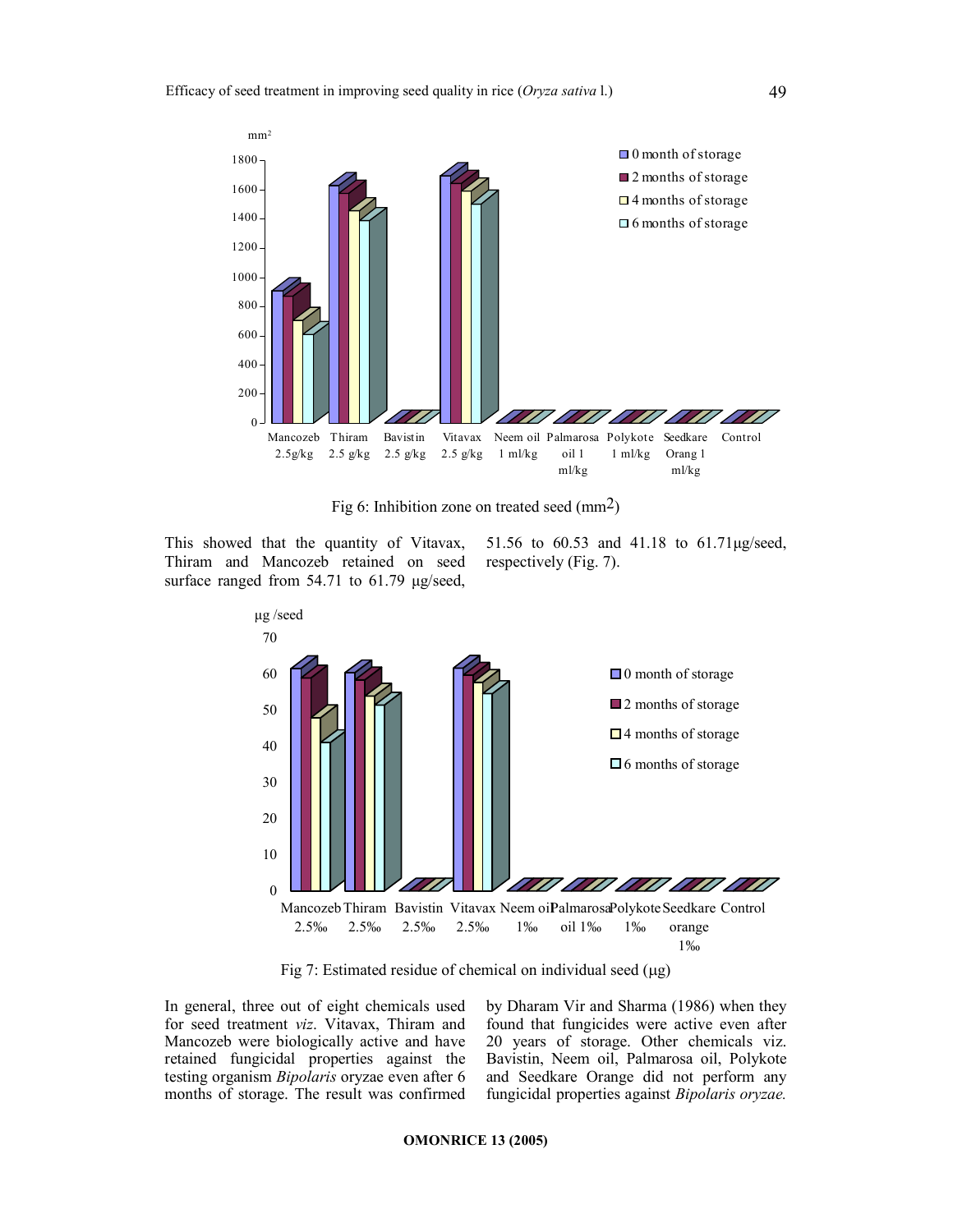However, Rajappan et al., (2000) reported that Neem oil inhibited Pyricularia oryzae, Sarocladium oryzae and Helminthosporium oryzae.

### **CONCLUSION**

Seeds treated with Vitavax, Thiram and Mancozeb maintained germination above MSCS ( $\geq 80\%$ ) after six months of storage, while other chemicals could not retain germination above MSCS. Palmarosa oil caused deterioration in germination below MSCS, it was due to its phytotoxic nature. Seed dyes viz. Polykote and Seedkare Orange did not harm to germination.

Vitavax, Thiram and Mancozeb eradicated most of the seedborne fungi viz. Bipolaris oryzae, Alternaria padwickii, Curvularia lunata and other seedborne fungi. Whereas Bavistin was only slightly effective to Alternaria padwickii and Curvularia lunata. However, similar to other chemicals did not affect to Bipolaris oryzae and other seedborne fungi. Field fungi decreased progressively, while storage fungi increased gradually during the increasing period of storage.

In the inhibition zone test, only Vitavax, Thiram and Mancozeb produced inhibition zone areas, they maintained considerable chemical residues on individual seed after six months of storage by 87.5, 82.5% and 65.9% as compared to the initial quantity of 62.5 µg at seed treatment.

#### REFERENCES

- Ahmed MF, KM Khalequzzaman, MN Islam, MK Anam and MT Islam. 2000. Effect of fungicides against Bipolaris oryzae of rice under in vitro condition. Pakistan Journal of Plant Pathology 1(1) : 4-7.
- Chhetry GKN. 1993. Effect of some fungicides on the brown leaf spot in five<br>paddy varieties. Annals of Plant paddy varieties. Annals of Plant Protection Sciences. 1(2): 135-136.
- Continho WM, LAA Perira, J da C Machado, FHL Magalhaes, R das GGC Pena, J da C Machado, R da CM Pena. 2000. Physiological quality of rice seeds in relation to differential occurrence of Drechslera oryzae. Ciencia e Agrotechnologia. 24(1): 124-129.
- Dharam V, SB Mathur, P Neergaard. 1970. Control of seedborne infection of

Drechslera spp. on Barley, Rice, and Oats with Dithane M-45. Indian Phytopathology. 23: 570-572.

- DharamV and RK Sharma. 1986. Antibiotics and non-system chemicals in control of fungal diseases in India. In "Vitas in plant pathology". Edited by Macedo, E. de C., Groth, D., Soave J., de C. Macedo, E. 2002. Influence of bag types on health quality of stored rice seeds. Revista Brasileira de Sementes. 24(1): 42-50.
- International Seed Testing Association. 2004. International Rules for Seed Testing. Seed Science and Technology. 335.
- Kannaiyan S and T Radhakrishman. 1982. Effect of seed treatment with chemicals on the control of brown spot (Helminthosporium oryzae) and blast diseases of rice in seedling stage. Madras Agricultural Journal. 69(11): 769-770.
- Kauraw LP. 1986. Effect of fungicides on the germination, root/shoot growth and incidence of seed-borne pathogens in rice. Indian Phytopathology. 39(4): 609-610.
- Macedo E de C, D Groth, J Soave, E de C Macedo. 2002. Influence of bag types on health quality of stored rice seeds. Revista Brasileira de Sementes. 24(1): 42-50.
- Nene YL and PN Thapaliyal. 1993. Fungicides in plant disease control  $(3<sup>rd</sup>)$ Edition). Oxford and IBH publishing company, Private Ltd. India, pp. 525 – 542.
- Padmanabhan SY, KR Roy Chowdhry, D Ganguly. 1948. Helminthosporium disease of rice: Nature and extent of damage caused by the disease. Indian phytopathology. 32:46.
- Parisi JJD, VMA Malavolta, FL Leonel Junior. 2001. Chemical control of seedborne fungi in rice seeds (Oryza sativa L.). Summa Phytopathologica. 27(4): 403- 409.
- Pasha MM, KAA Appaiah, NGK Karanth. 1991. Efficacy of thiram as a seed dressing fungicide and its effect on seedling vigor of paddy. Tropical Science. 31(2): 123-130.
- Rahman AJMM, MK Islam, MAT Mia. 2000. Evaluation of cleaning methods to